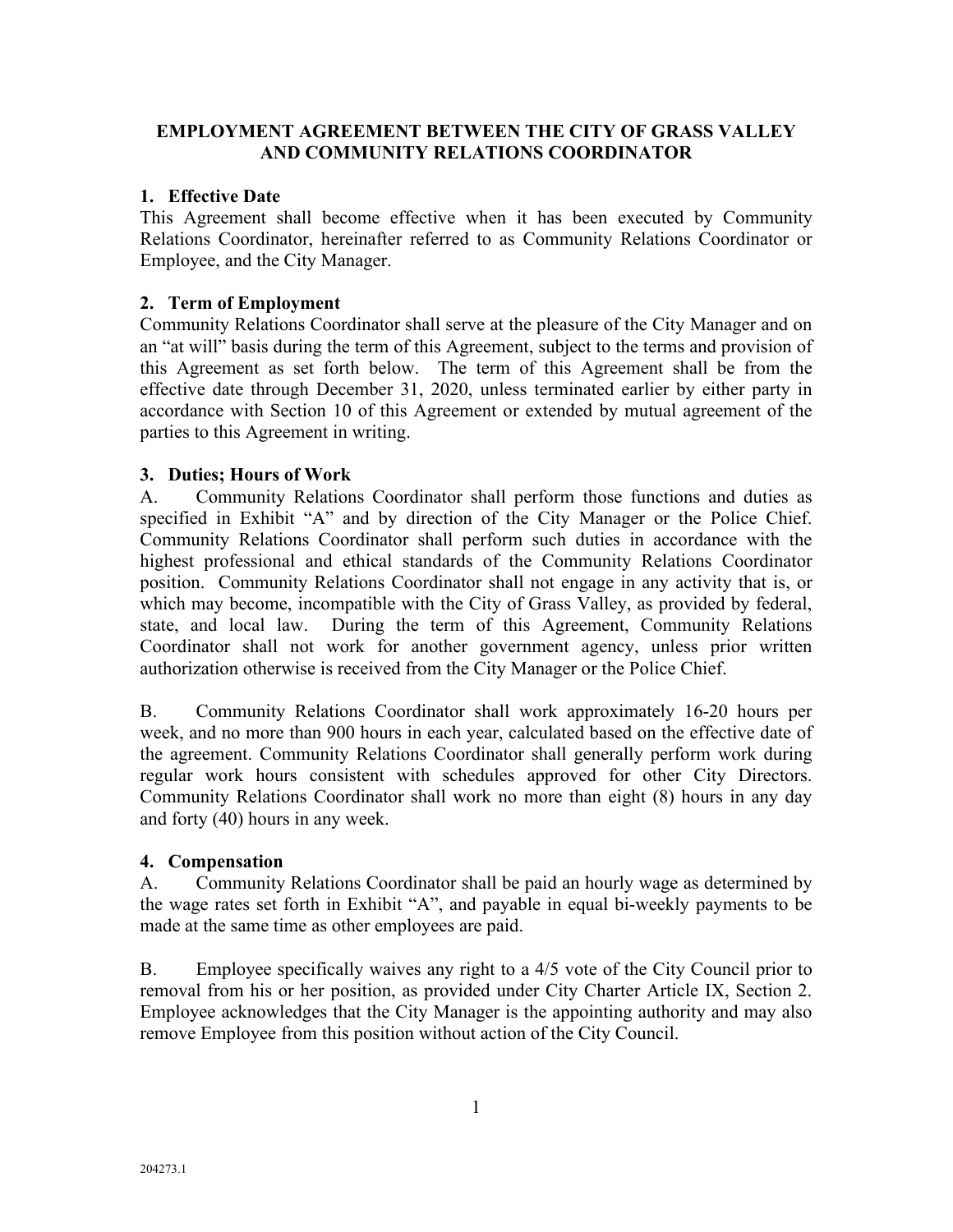# **5. Sick Leave**

A. Community Relations Coordinator shall accrue one hour of paid sick leave for every 30 hours worked, which the Community Relations Coordinator may use consistent with the City's personnel rules. Such sick leave represents mandatory leave required by the Healthy Workplaces, Healthy Families Act of 2013, Labor Code section 245 et seq. The Community Relations Coordinator may begin to use accrued sick leave on the  $90<sup>th</sup>$ day of his or her employment.

B. Community Relations Coordinator may carry over up to 48 hours of sick leave into the next year. Any accrued sick leave above 48 hours shall expire on December 31 of each year.

C. On separation from employment with the City, Community Relations Coordinator shall not be entitled to any compensation for accrued sick leave.

# **6. Retirement**

Pursuant to Government Code section 20305, Community Relations Coordinator shall be excluded from any participation in the Public Employee Retirement System (CalPERS) as a part-time employee who will not complete 1,000 hours of work for the City in any calendar year.

# **7. Annual Performance Evaluation**

The City Manager and/or the Police Chief shall evaluate "Community Relations Coordinator's" performance at least once annually. The City Manager, Police Chief and Community Relations Coordinator shall annually develop mutually agreeable performance goals and criteria which the City Manager and/or the Police Chief shall use in reviewing "Community Relations Coordinator's performance in the following year. It shall be "Community Relations Coordinator's responsibility to initiate this review each year.

## **8. Indemnification**

City shall defend, hold harmless and indemnify Community Relations Coordinator against any claim, demand, judgment, or action of any type or kind arising within the course and scope of "Community Relations Coordinator's employment to the extent required by Government Code Sections 825 and 995. Notwithstanding anything to the contrary in this section, pursuant to Government Code Section 53243.1, if the City provides funds for the legal criminal defense of Employee, any funds provided for that purpose shall be fully reimbursed by Employee to the City if Employee is convicted of a crime involving an abuse of office or position. Employee recognizes that City shall have the right to compromise and settle all actions or proceedings in which City is providing Employee a defense, even if Employee objects to such compromise or settlement.

2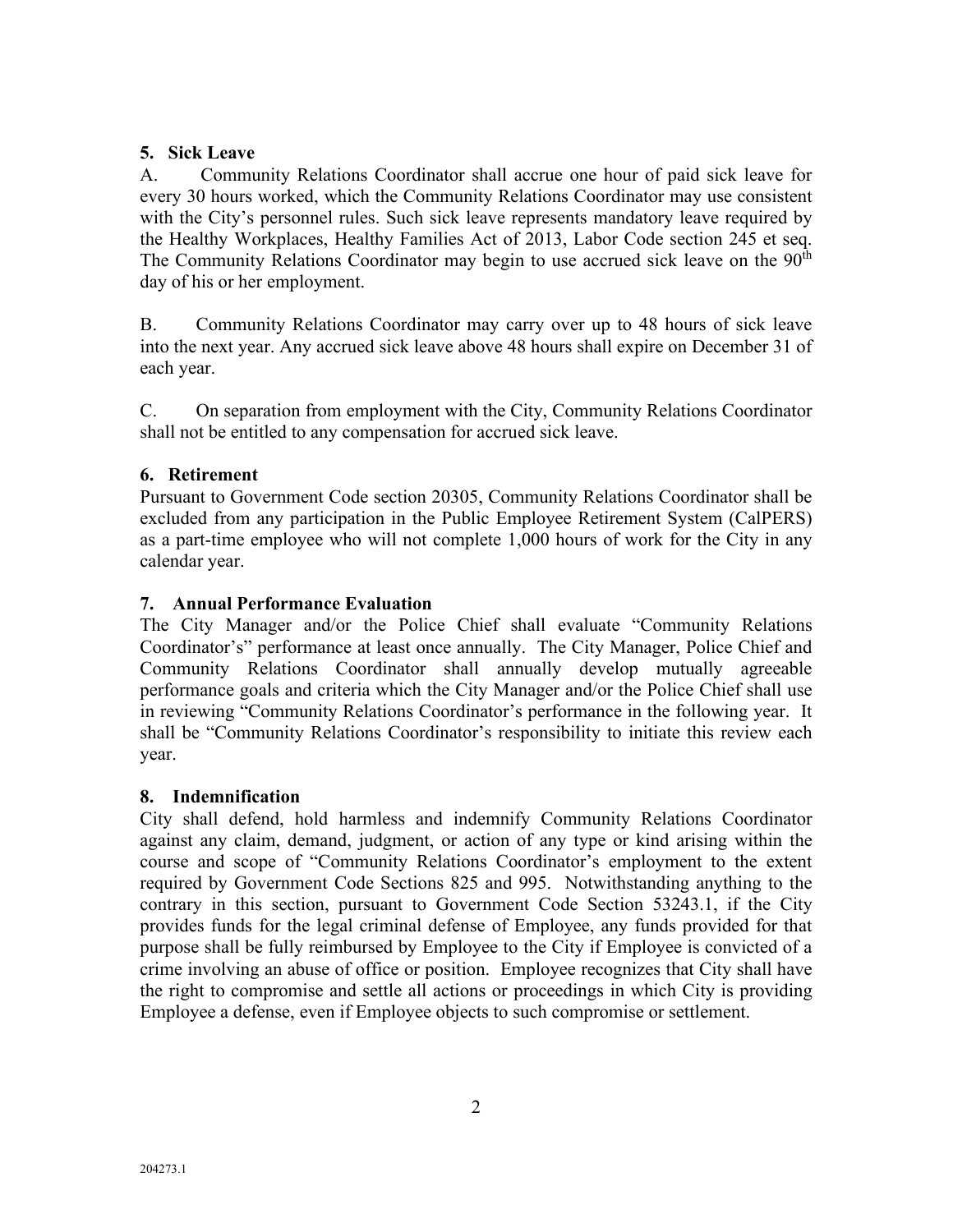# **9. Other Terms and Conditions of Employment**

A. The City Council may from time to time fix other terms and conditions of employment relating to the performance of Community Relations Coordinator, provided such terms and conditions are not inconsistent with or in conflict with the provision of this Agreement, the Grass Valley Charter or Municipal Code, or other applicable law.

B. The provisions of the City's Civil Service Rules and Regulations ("Rules") shall apply to Community Relations Coordinator to the extent they explicitly apply to the position of Community Relations Coordinator , except that if the specific provisions of this Agreement conflict with the Rules, the terms of this Agreement shall prevail. Without limiting the generality of the exception noted in the previous sentence, however, no provision of the Rules or this Agreement shall confer upon Community Relations Coordinator a property right in his or her employment or a right to be discharged only upon cause. Community Relations Coordinator is not a member of the competitive/classified service and is an "at will" employee serving at the pleasure of the City Manager and may be dismissed at any time with or without cause, subject only to the provisions of this Agreement. The provisions of Article IX, Section 2, requiring a 4/5 vote of the City Council to remove a Department Head do not apply to this Agreement and are specifically waived by Employee as provided in Section 4(D) of this Agreement. Community Relations Coordinator is not entitled to any employment benefits, except as described in this Agreement. Notwithstanding any other provision of this Agreement, Community Relations Coordinator shall not violate any policy prohibiting discrimination, harassment, retaliation, workplace violence, or other similar misconduct as set forth in the Rules and in federal, state law, and local law.

C. Community Relations Coordinator shall be exempt from paid overtime compensation.

## **10. Termination**

A. Community Relations Coordinator is not part of the competitive (classified) service and therefore is an "at will" employee. As an "at will" employee, Community Relations Coordinator may be terminated by the City Manager with or without cause, and without advance notice or City Council action.

B. If Community Relations Coordinator is terminated by the City Manager without cause, Community Relations Coordinator, after termination and upon executing a claim waiver and release of liability, will be entitled to one months of severance pay. Such severance shall be determined based on an average of wages paid over the three months preceding termination. The severance will be paid at the time of separation from City employment. Notwithstanding anything to the contrary in this subsection, pursuant to Government Code Section 53243.2, if the Agreement is terminated, any cash settlement related to the termination that Employee may receive from City shall be fully reimbursed to City if Employee is convicted of a crime involving an abuse of his office or position.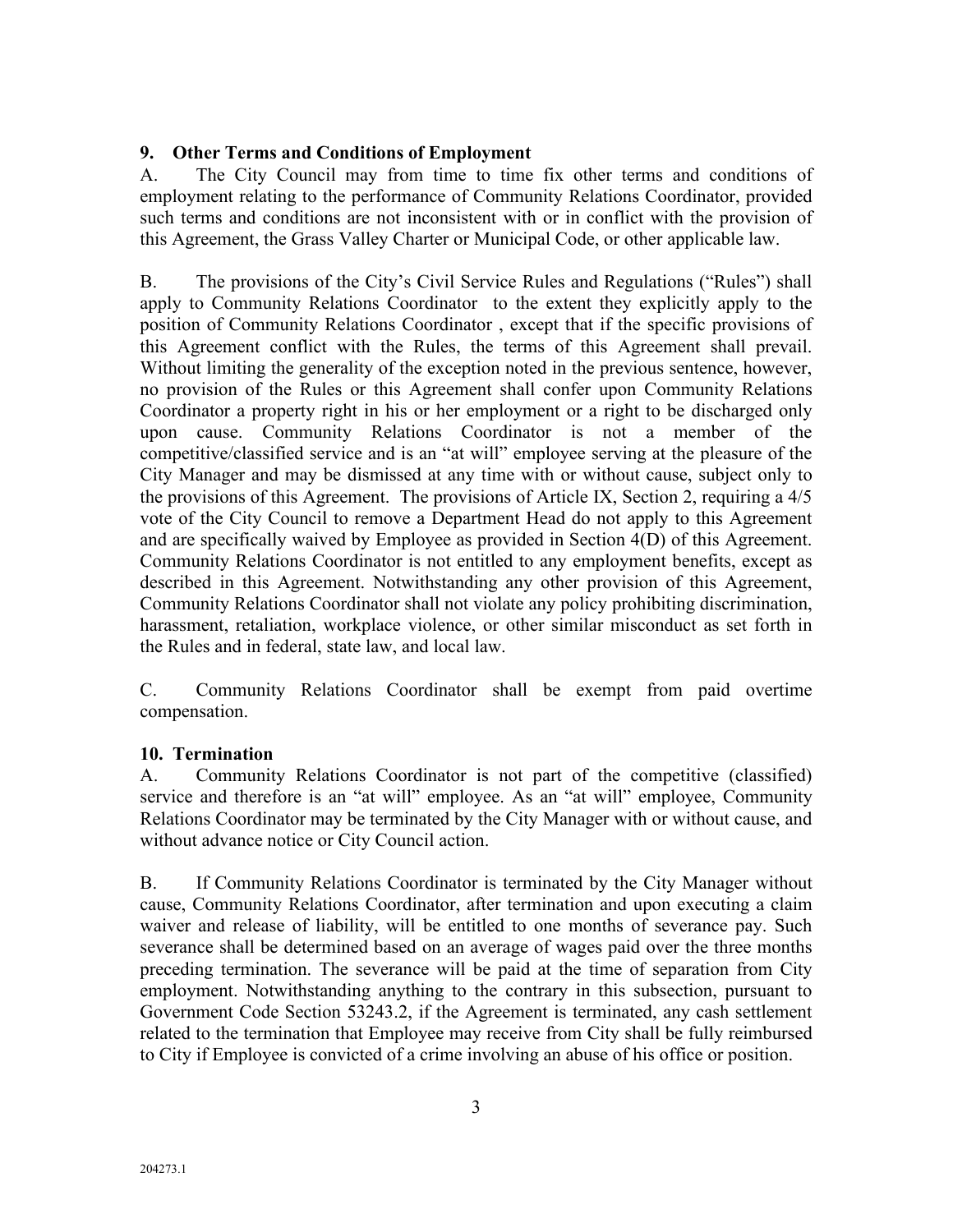C. If Community Relations Coordinator is terminated by the City for cause, Community Relations Coordinator is not entitled to any severance pay whether or not advance notice of termination is provided. If Community Relations Coordinator is terminated for cause, Community Relations Coordinator must be given notice of the cause and supporting evidence. Community Relations Coordinator is entitled to meet with the City Manager at which time Community Relations Coordinator may reply orally and/or in writing to the cause and supporting evidence. The meeting is not an evidentiary hearing. There is no right to appeal the City Manager's decision. The City Manager's decision is final. For purposes of this Agreement, the term "for cause" shall include any of the following:

- (i) use of alcohol or drugs that impedes performance of duties;
- (ii) conviction of a felony or misdemeanor involving moral turpitude (a plea or verdict of guilty or a conviction following a plea of nolo contendere is deemed a conviction for this purpose);
- (iii) a proven claim of either sexual harassment or abuse of employees in violation of law or adopted City policy;
- (iv) willful and repeated failure to carry out the lawful directives or policy decisions of the City Council or the City Manager; or
- (v) willful abandonment of the position or continued and unexcused absence from duty.

D. Community Relations Coordinator may voluntarily terminate his or her employment, by resignation or retirement or some other similar manner, upon at least two weeks' notice. In this circumstance, Community Relations Coordinator is not entitled to any severance pay.

E. In the event an Employee dies while employed by the City, his/her beneficiary or those entitled to his/her estate shall be paid for any earned compensation to which the Employee is entitled as of the final day on City payroll. City may request appropriate documentation to ensure such persons are beneficiaries or otherwise entitled to participate in Employee's estate.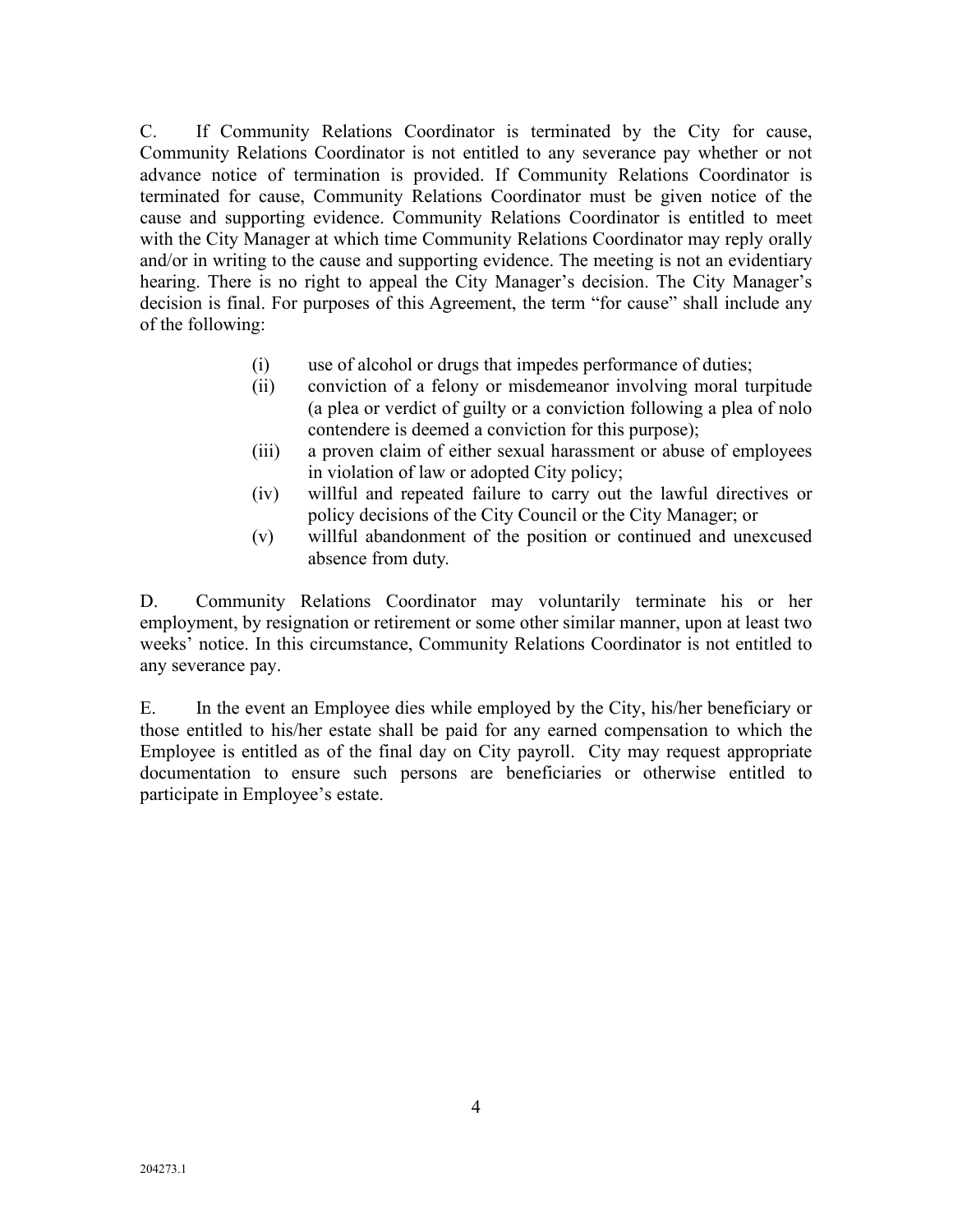## **11. Compliance With Law**

This Agreement is subject to all applicable provisions of federal, state, and local laws, including the Grass Valley Municipal Code, except for the application of specific provisions of the City Charter which are waived as set forth herein.

#### **12. General Provisions**

- A. This Agreement constitutes the entire agreement between the parties. City and Community Relations Coordinator hereby acknowledge that they have neither made nor accepted any other promise or obligation with respect to the subject matter of this Agreement.
- B. If any provision or any portion of this Agreement is held to be unconstitutional, invalid or unenforceable, the reminder of the Agreement shall be deemed severable and shall not be affected and shall remain in full force and effect.
- C. Any notice to City pursuant to this Agreement shall be given in writing, either by personal service or by registered or certified mail, postage prepaid, addressed as follows:

City Manager City of Grass Valley 125 East Main Street Grass Valley, CA 95945

Any notice to Community Relations Coordinator shall be given in a like manner, and, if mailed, shall be addressed to Community Relations Coordinator at the address shown in City's personnel records. For the purpose of determining compliance with any time limit stated in this Agreement, a notice shall be deemed to have duly given (a) on the date of delivery, if served personally, or (b) on the second  $(2<sup>nd</sup>)$  calendar day after mailing, if mailed.

- D. If an action at law or in equity is necessary to enforce or interpret this Agreement, the prevailing party in that action shall be entitled to reasonable and actual attorneys' fees and costs with respect to the prosecution or defense of the action.
- E. A waiver of any of the terms and conditions of this Agreement shall not be construed as a general waiver and either party shall be free to enforce any term or condition of this Agreement with or without notice to the other notwithstanding any prior waiver of that term or condition.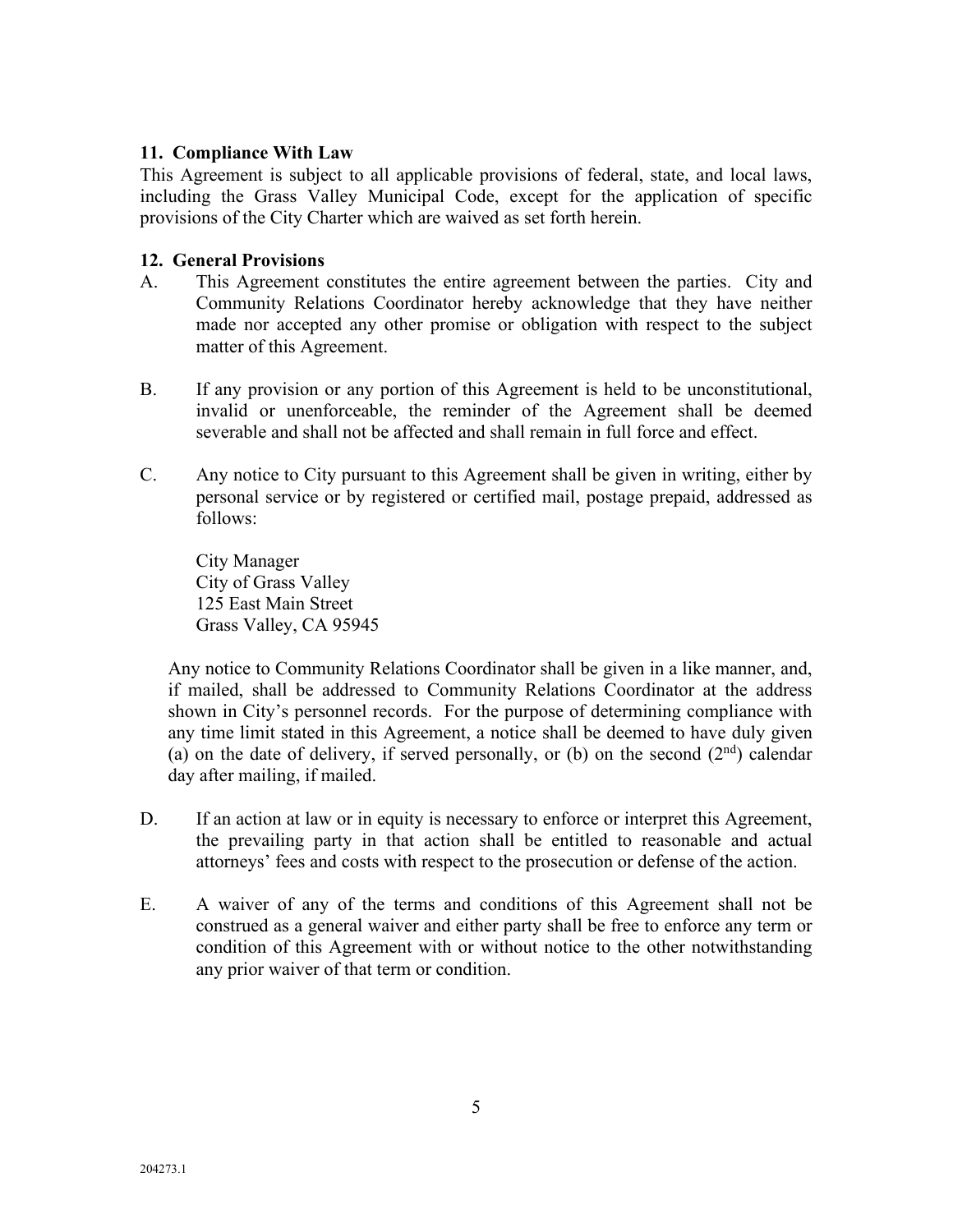### **13. Amendments**

This represents the entire agreement between the parties. Amendments to this agreement may be made at such times as approved by the City Manager and Community Relations Coordinator and shall be in writing.

| Dated: |                                                  |
|--------|--------------------------------------------------|
|        | Tim Kiser, City Manager                          |
| Dated: |                                                  |
|        | Jamal Walker, Community Relations<br>Coordinator |
|        | Approved as to form:                             |
| Dated: |                                                  |
|        | Michael G. Colantuono, City Attorney             |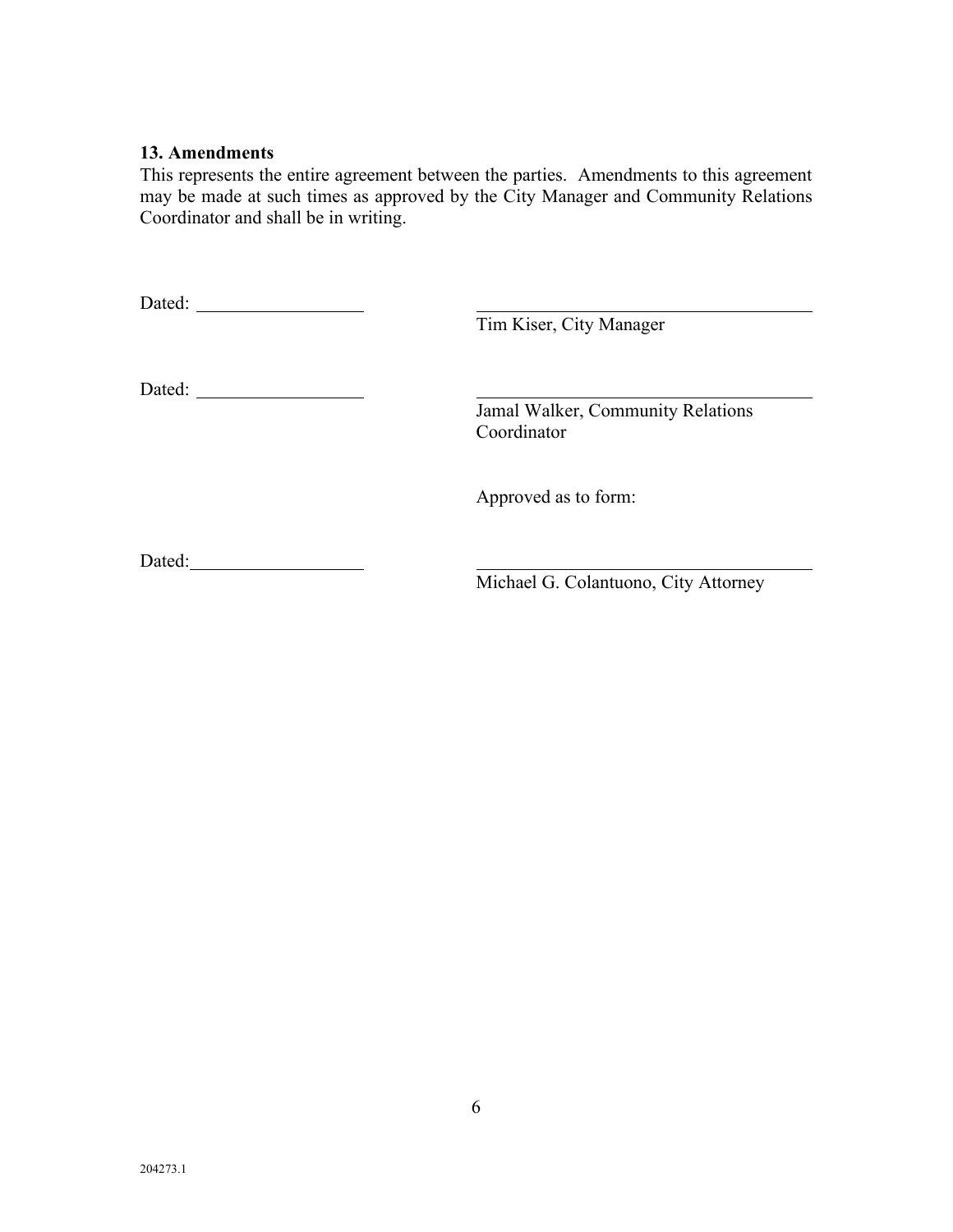## Exhibit A (Rate of Pay and Functions and Duties)

# **RATE OF PAY: \$32.50 per hour**

#### **SUMMARY OF JOB PURPOSE**

Community Relations Coordinator serves as the liaison between all communities by ensuring the successful progression of programs, policies, and oversight. A primary function of this position is to carryout the provisions of the Grass Valley Police Department's Community Relations policy and/or any other similar City of Grass Valley policies, directives, or initiatives.

Under direction, assists with developing, maintaining, and promoting effective community and interagency relationships between the City of Grass Valley and its Police Department and local/state governmental agencies, elected and appointed officials, and the community as a whole as well as communities within our area.

Under general supervision, an incumbent of this position is responsible for the coordination of various special programs and acts as a liaison between the municipality and various organizations and/or individuals. The incumbent will be knowledgeable about services and programs offered by the municipality and develop an understanding of community needs. Contact and relationship building with municipal department personnel, public officials, community and business leaders and the general public is an important aspect of this position.

## **DISTINGUISHING CHARACTERISTICS**

Community Relations Coordinator performs routine to moderately difficult support services, representation and advocacy as a team member of the City of Grass Valley under the supervision of Grass Valley Police Department.

Work assigned to incumbents requires understanding and appropriately applying knowledge regarding program functions, policies, practices and procedures gained through experience. Incumbents are expected to exercise initiative and judgment in selecting appropriate work methods and resolving problems by referring to appropriate reference documents, materials, and relational interactions with all individuals. An incumbent must exercise sound independent judgment and political acumen in implementation plans.

The following statements are intended to describe the general nature and level of work being performed. They are not intended to be construed, as an all-inclusive list of all responsibilities, duties, and skills required of the employee: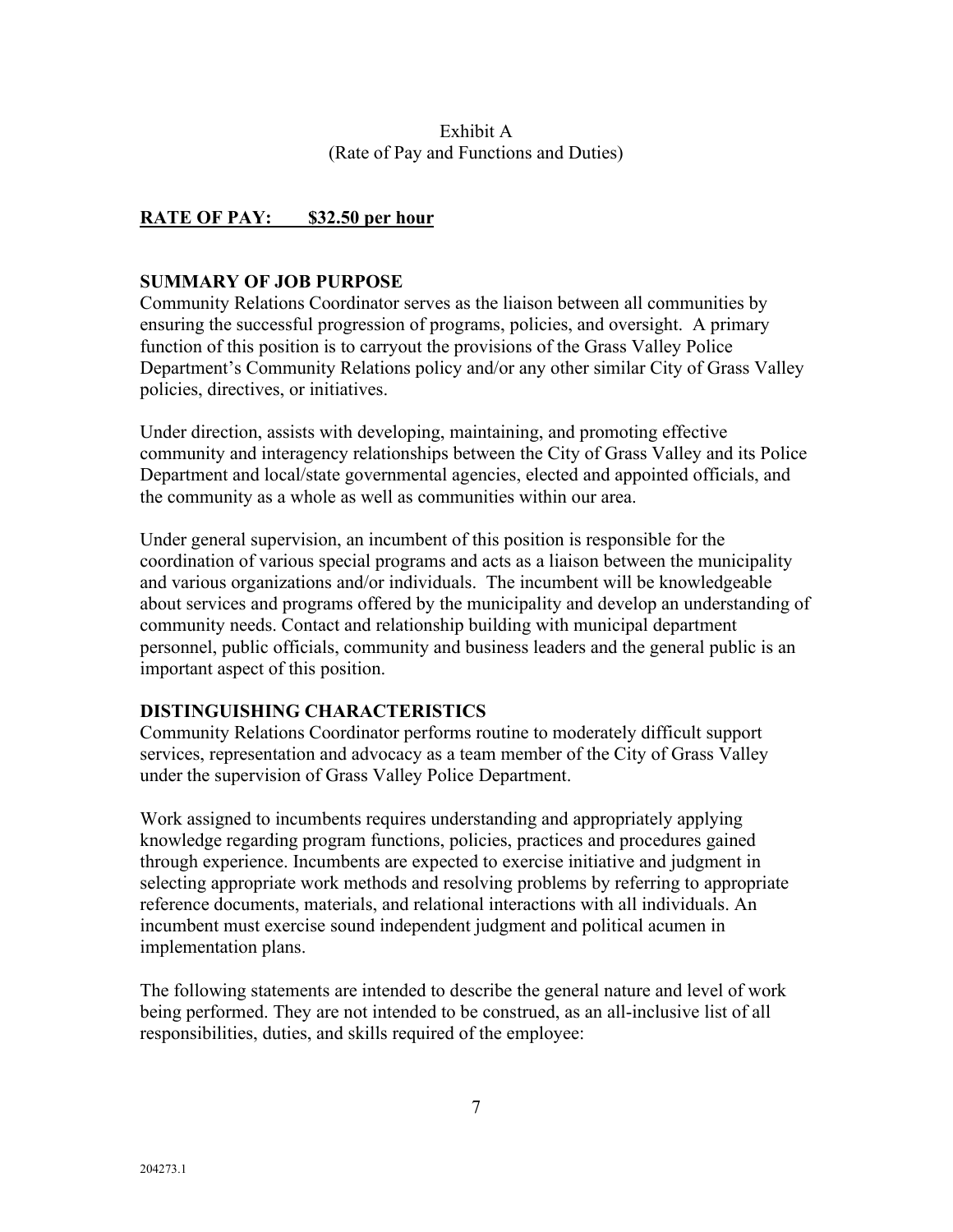Major responsibilities:

- The Community Relations Coordinator serves as the liaison between partners in ensuring the successful progression of program and policy initiatives and implementation
- Attends meetings, seminars and forums of interest to keep informed of changing trends or legislative initiatives
- Assists with establishment and/or makeup of a community advisory committee(s) consisting of community members, community leaders and other community stakeholders (e.g., representatives from ethnic or racial communities, schools, churches, businesses, institutions, social service organizations, etc.) by ensuring the makeup of the committee reflects the demographics of the community to include communities of color and/or minority populations
- Works with the community advisory committee to identify information that may increase transparency regarding department operations
- Monitors publications and networks for relevant information
- Recommends responses and action plans as a result of interacting with the external stakeholders and ensures effective communication practices
- Develops, plans, and/or coordinates various system-wide activities (e.g. community outreach, media/public relations functions, etc.) for the purpose of enhancing community relationships, improving community trust and participation, and accessing and developing emerging relationships with traditionally underserved communities or community members
- Designs, in conjunction with the department, the implementation and solicitation of feedback from external stakeholders for the purpose of improving services and programs
- Provides forecasting of future needs of the greater community and corresponding City and/or department policy considerations
- Performs other related duties as assigned by the Chief of Police or their designee

## **SUPERVISION RECEIVED AND EXERCISED**

Direct supervision is provided by the Chief of Police. General policy guidance and/or general direction may be provided by the City Manager.

## **ESSENTIAL FUNCTIONS (include but are not limited to listed tasks):**

- 1. Ability to perform responsibilities listed above
- 2. Fulfill administrative responsibilities assigned by the Chief of Police
- 3. Plan organize and assist in the development and implementation of an organizational philosophy with an emphasis on community and relational policing
- 4. Maintain personal contact with members of the community
- 5. Make recommendations of staff training and personnel development
- 6. Demonstrate effective verbal and written communication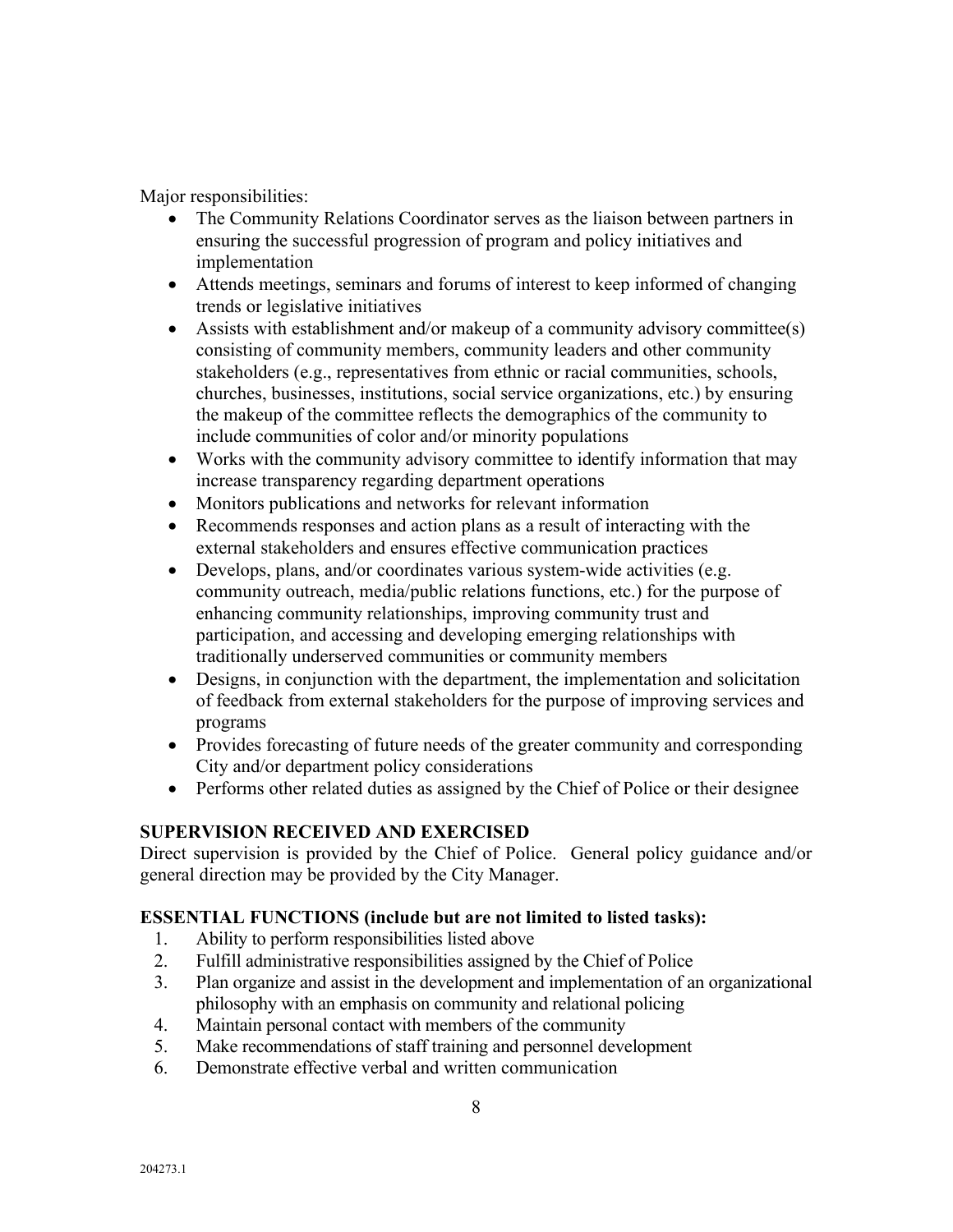- 7. Demonstrate fluency in a second language or ability to work with interpreter
- 8. Development and maintenance of record keeping systems and procedures
- 9. Creates bulletins and other written correspondence designed to educate staff and community of issues and opportunities among key agencies or other stakeholders
- 10. Researches and compiles data
- 11. Demonstrate effective interpersonal communication, including the ability to work effectively with a wide range of constituencies in a community of diverse thoughts and backgrounds
- 12. Work effectively with diverse populations
- 13. Develop and implement collaborative projects and initiatives.
- 14. Problem Solve and access resources in a complex environment
- 15. Identify, organize, prioritize, and schedule multiple job responsibilities
- 16. Exercise good judgment in unexpected or emergency situations
- 17. Deal effectively with the public, sometimes in stressful situations
- 18. Work flexible hours to allow for participation in occasional evening and weekend community outreach and events
- 19. Prepare professional and high-quality written correspondence.
- 20. Build and maintain positive working relationships with co-workers, other City employees, and the public using principles of good customer service.
- 21. Perform other duties as assigned.

# **QUALIFICATIONS**

## **Knowledge of:**

- 1. Needs assessments, program development, and outcome measurement.
- 2. Community, community resources and cultural competency
- 3. Preparation of complex policies, procedures, and reports
- 4. Principles and practices of leadership, motivation, team building and conflict resolution.
- 5. City and department rules and regulations.
- 6. Safe working practices and risk management
- 7. Computer applications or other automated systems, such as spreadsheets, word processing, calendar, e-mail and database software in performing work assignments

## **Ability to:**

- 1. Communicate clearly and concisely, both orally and in writing, including the preparation and delivery of public presentations.
- 2. Analyze situations quickly and objectively and determine a proper course of action
- 3. Recommend improvements in department operation and in the rules, regulations, and policies governing the department
- 4. Train staff
- 5. Establish and maintain effective working relationships with those contacted in the course of work